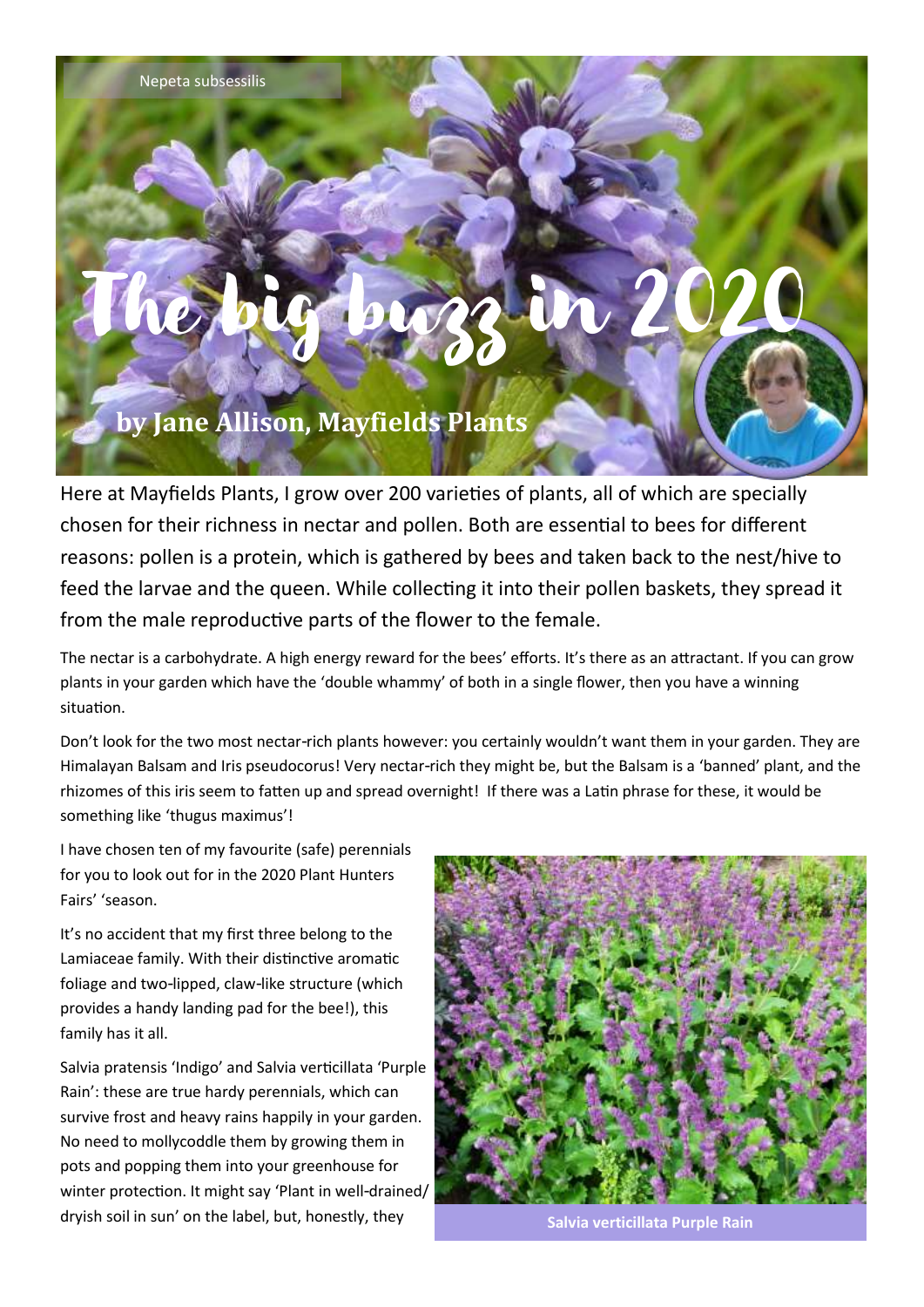will put up with climate change challenges very well.

Agastache 'Beelicious Purple': gorgeous large purple flower spikes and the characteristic aniseedy aromatic foliage. It does need a drier spot than the salvias, but it's so rewarding to see it covered in bees throughout its long season.

Nepeta subsessilis: there are plenty of lovely catmints to choose from; some shrubby, some creeping and some which will give your cat a legal 'high'. Nepeta subsessilis is, in my mind, the best of the bunch, and my two tabbies are totally disinterested in it. It has beautiful blue, two- lipped flowers, and will thrive in most soils. It does, however, like the sun.

Digitalis albifllora: I grow over thirty varieties of foxgloves, and this one is my favourite. Its huge, pure white bells give bees plenty of room to buzz around in. When I was a child, I used to love listening to them, and seeing them emerge with dustings of pollen on their furry jackets. Plant it in dampish or welldrained soil in semi shade. It will shoot up to 6' if it likes its situation.

The next two plants are in the Asteraceae family (basically the old Compositae /daisy family), which is one of the most valuable families for high levels of pollen and nectar.

Ligularia (any variety, but 'Zepter' is the best for slug resistance). Plant this in moist soil: bog gardens and pond margins are good. Its golden yellow (sometimes orange) flowers are a magnet for bees.

Aster (Symphyotrichum) novi-anglaie 'Barr's Purple': no border should be without at least one clump of asters. Today's plants have come a long way from the old, mildew-ridden Michaelmas daisies! I always go for the New England asters which rarely get mildew. With a proliferation of pale lilac/ purple flowers on 4 ½ ' stems which don't need staking, 'Barr's Purple' is a valuable food source for late season bees and butterflies.

Echinops 'Blue Globe': if you can actually see the lovely dark blue spherical flowers of this, you will be doing well, because they are usually fully covered with bees jostling for position. Semi shade and a well-drained soil suits best.

Morina longifolia: a strange, almost tropical-looking plant, which is actually as tough as old boots! White and pink flowers on the same stems tell the bees (and you) which flowers have been pollinated and aren't worth visiting. Amazing!

Lythrum 'Robert': the purple loosestrife. It likes a damp soil and a bit of sun and has gorgeous spikes of red flowers over a long late season. Lots of goodies inside this one, thanks to its



**Aster (Symphyotrichum) Barr's Purple**



**Echinops Blue Globe**



**Morina longifolia**